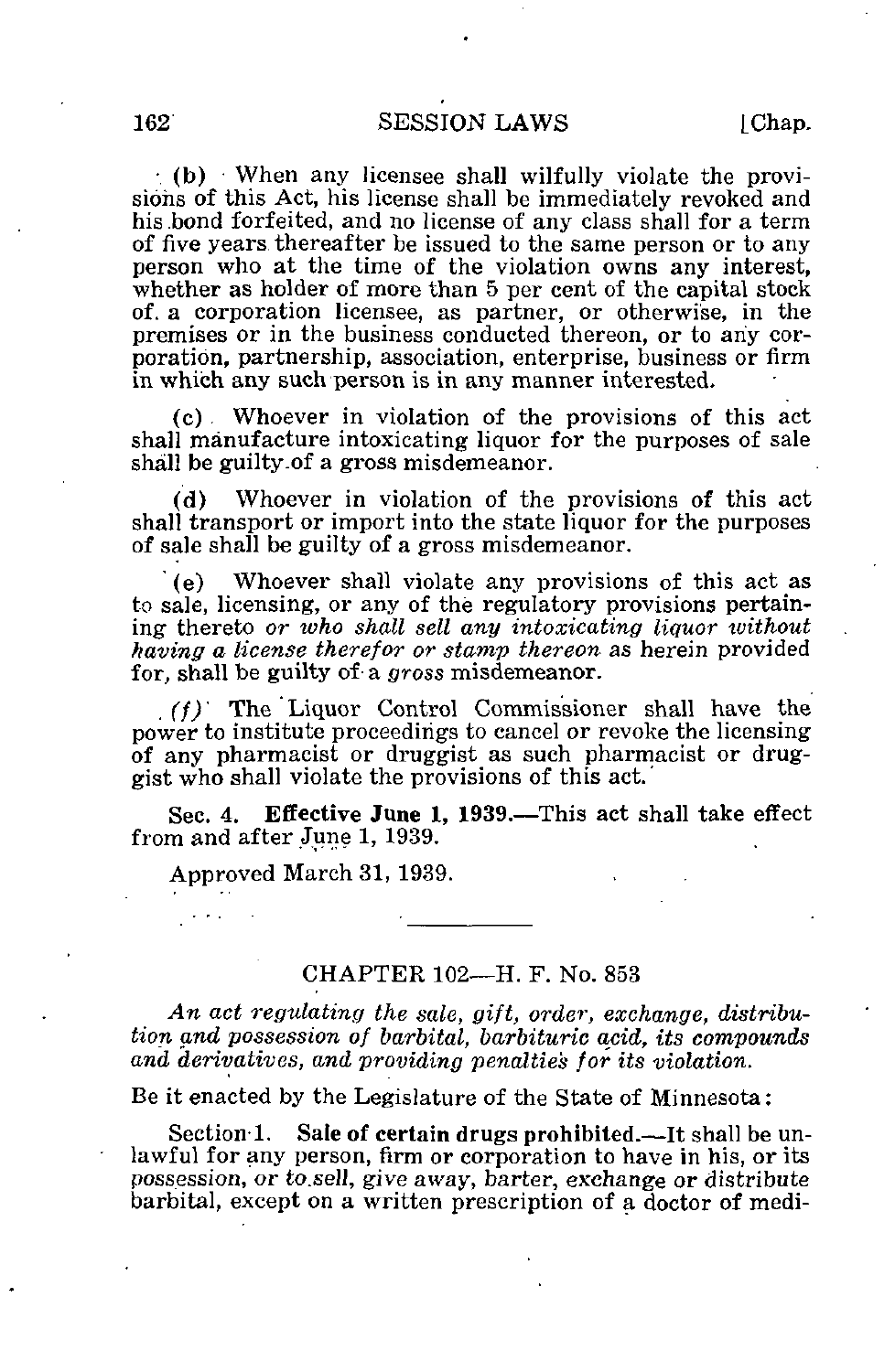cine, doctor of dental surgery, or doctor of veterinary medicine, lawfully practicing his profession in this state.

Sec. 2, Definitions—For the purposes of this Act, the word "barbital" means: barbital and any derivative thereof; diethylbarbituric acid; any alkyl, aryl, metallic or halogenated derivative of barbituric acid; veronal (barbitone) ; proponal; ipral; dial; neonal (soneryl) ; sandoptal; amytal; phenobarbital (luminal) ; phandorn; noctal; allonal (which contains allylisopropylbarbituric acid in combination with amidopyrine) medinal; any preparation, mixture or other substance containing any of the foregoing substances.

Sec. 3. Sales to be by licensed pharmacists.—No person other than a licensed pharmacist, shall sell barbital, and then, only as provided in this act.

Sec. 4. Prescriptions.—For the purposes of this act, a prescription for barbital is void unless (1) it is written in ink and contains the name and address of the person for whose use it is intended; (2) it states the amount of barbital to be compounded or dispensed, with directions for its use; (3) it contains the signature and address of the prescriber, and a designation of the branch of the healing art pursued by the prescriber, and (4) it shows the date when signed by the prescriber. Every licensed pharmacist who compounds any such prescription, shall at that-time, mark it in ink so as to show that it has been compounded, and the date thereof, and he shall retain such prescription in a separate file for a period of not less than two years, open to inspection by any officer of the state, county or municipal government, whose duty it is to aid and assist with the enforcement of this act, except with the written or verbal consent of the prescriber, provided that the date of such consent must be recorded, in ink or indelible pencil, upon the original prescription by the pharmacist who refills the said prescription together with the name of said pharmacist, and provided further, that in event of verbal consent it must be direct from the prescriber to the said pharmacist. No such prescription shall be refilled. Every such pharmacist shall distinctly label the container with the directions contained in the prescription for the use thereof, and the following warning: "USE ONLY AS DIRECTED."

Sec. 5. Doctors may prescribe.— $(1)$  A licensed doctor of medicine, or a licensed doctor of dentistry, in good faith, and in the-course of his professional practice only, may prescribe, administer, and dispense barbital, or he may cause the same